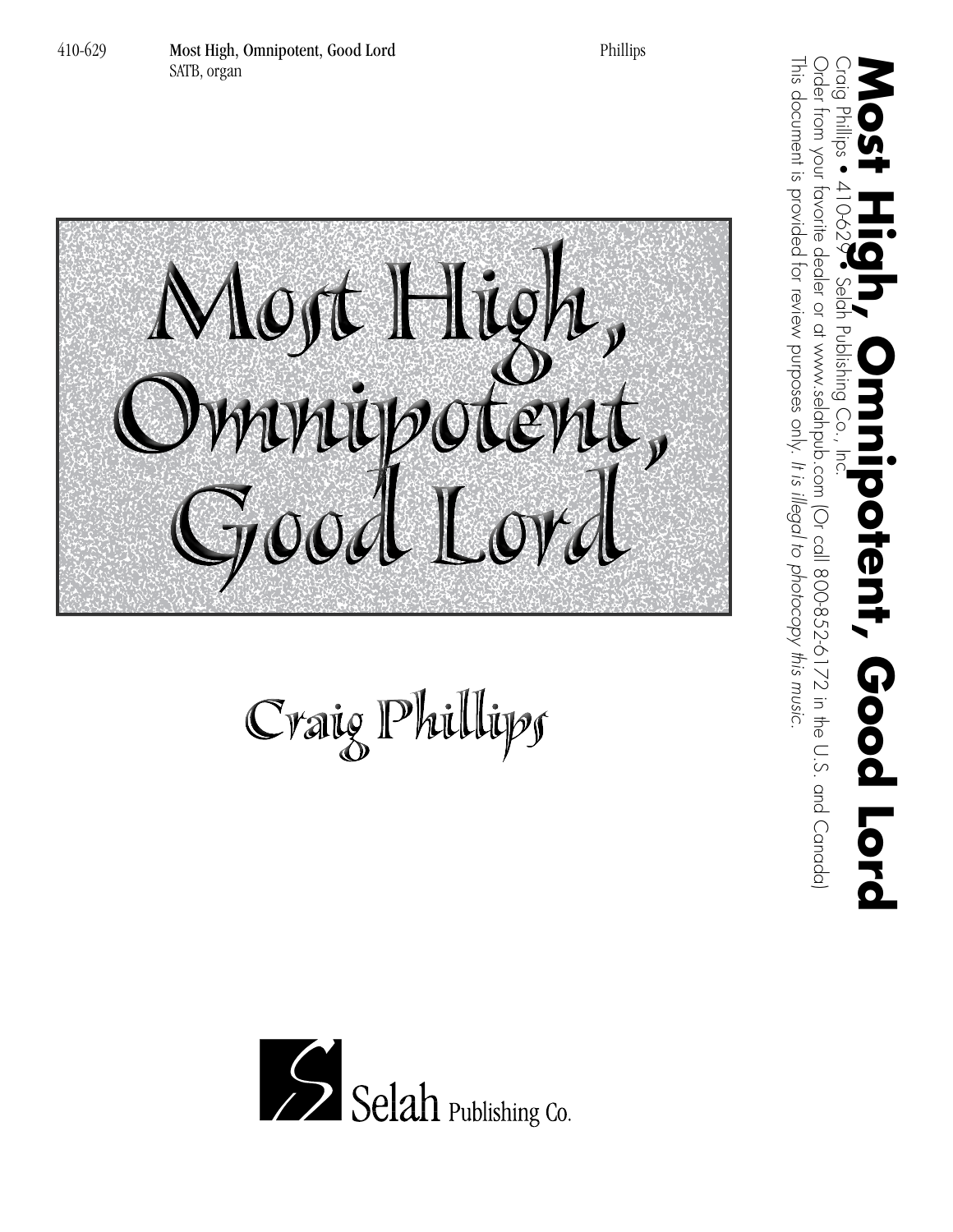

 Copyright © 2010 Selah Publishing Co., Inc. www.selahpub.com Printed in the U.S.A. on recycled paper. *It is illegal to photocopy this music.* 

2–Most High, Omnipotent–410-629

**Most High, Omnipotent, Good Lord** Craig Phillips • 410-629 • Selah Publishing Co., Inc.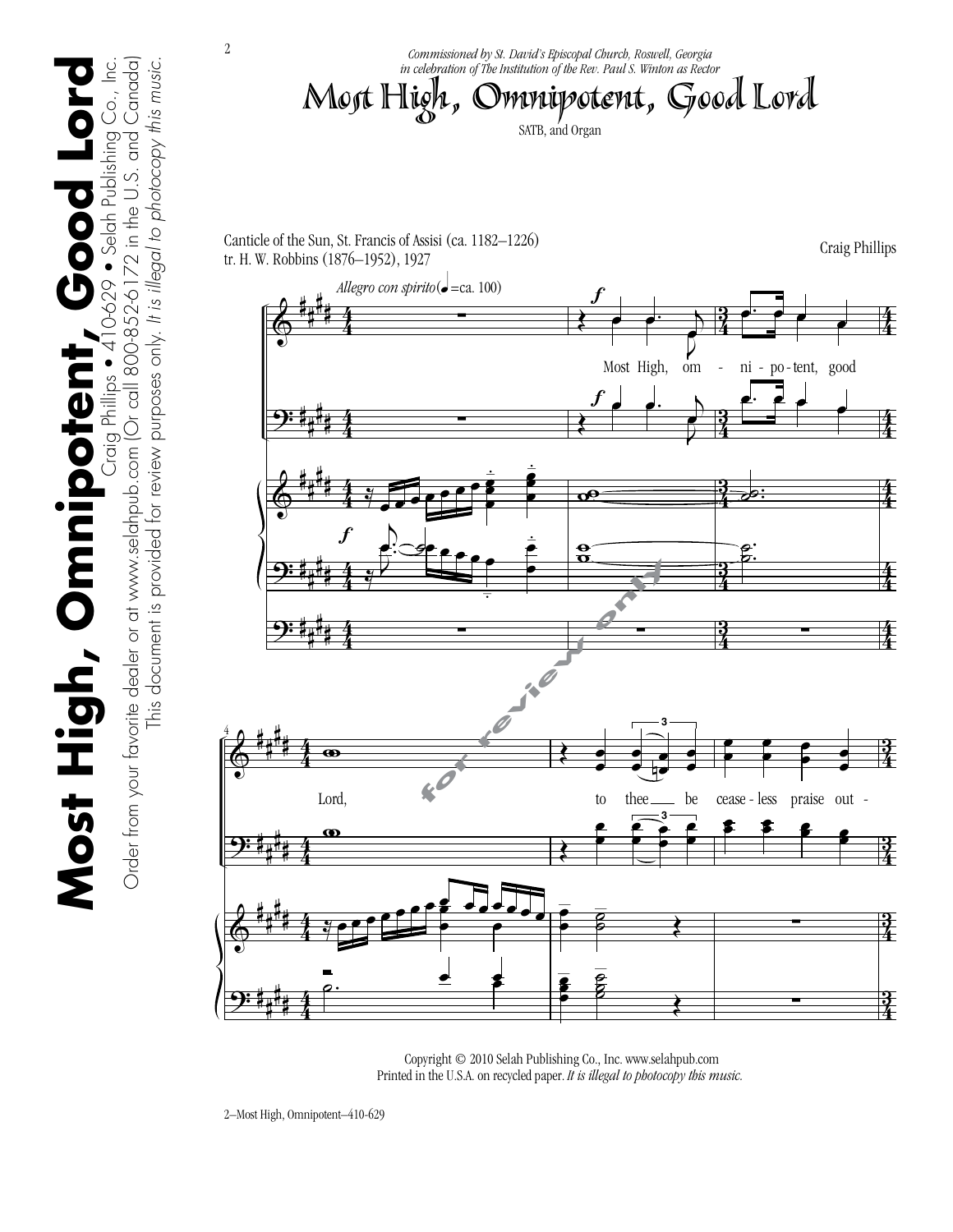

410-629–Most High, Omnipotent–3

3

This document is provided for review purposes only.

Craig Phillips<br>Craig Phillips

410-62

Selah Publishing

 $\bigcirc$ 

ე<br>ს

This document is provided for review purposes only. It is illegal to photocopy this music.

Order from your favorite dealer or at www.selahpub.com (Or call 800-852-6172 in the U.S. and Canada)

Order from your favorite dealer or at www.selahpub.com (Or call 800-852-6172 in the U.S. and Canada)

*It is illegal to photocopy this music.*

Craig Phillips • 410-629 • Selah Publishing Co., Inc. **Most High, Omnipotent, Good Lord**

potent, Good Lord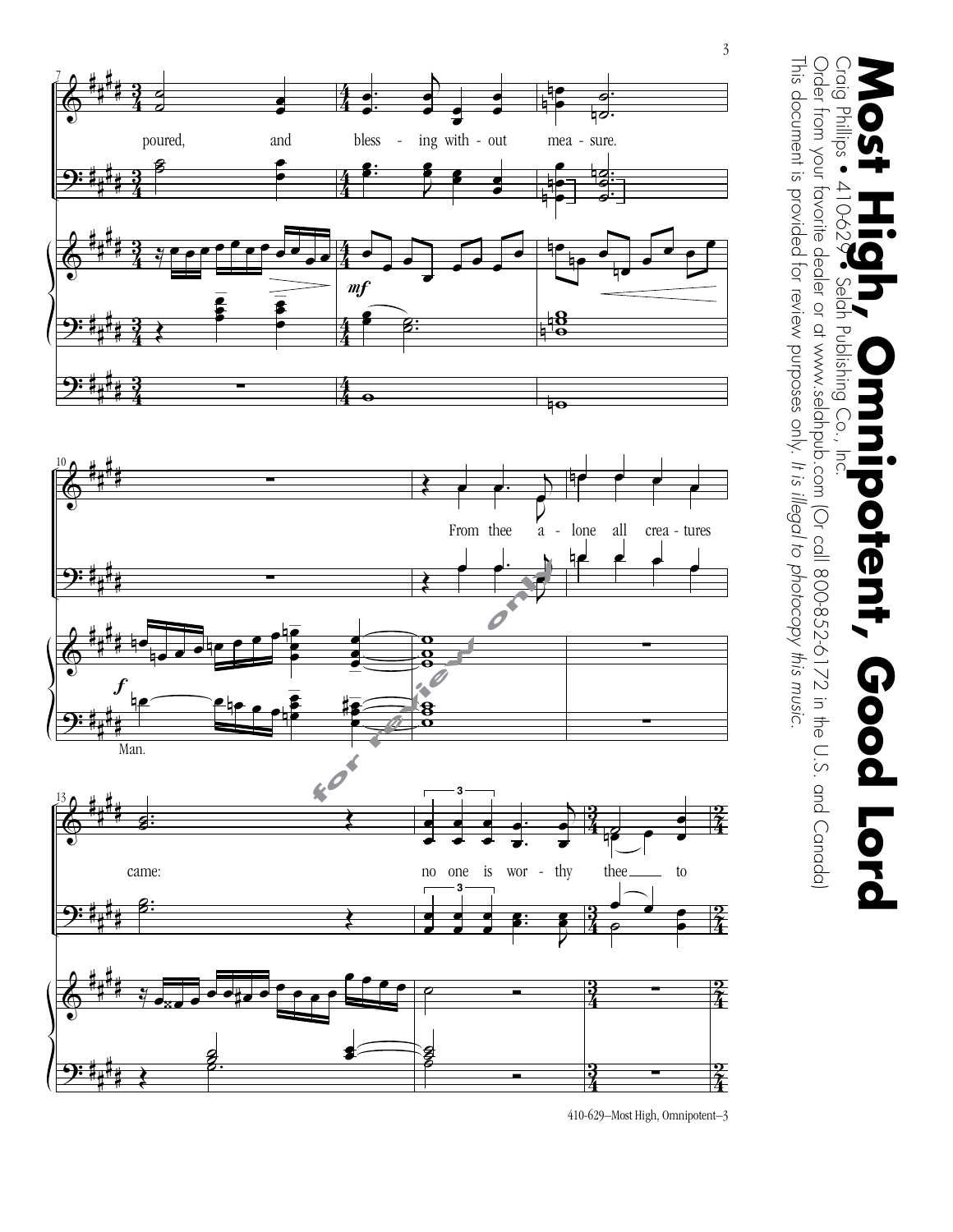Craig Phillips • 410-629 • Selah Publishing Co., Inc.<br>Order from your favorite dealer or at www.selahpub.com (Or call 800-852-6172 in the U.S. and Canada) Order from your favorite dealer or at www.selahpub.com (Or call 800-852-6172 in the U.S. and Canada) **Most High, Omnipotent, Good Lord** Craig Phillips • 410-629 • Selah Publishing Co., Inc. Most High, Omnipotent, Good Lord

This document is provided for review purposes only. *It is illegal to photocopy this music.*

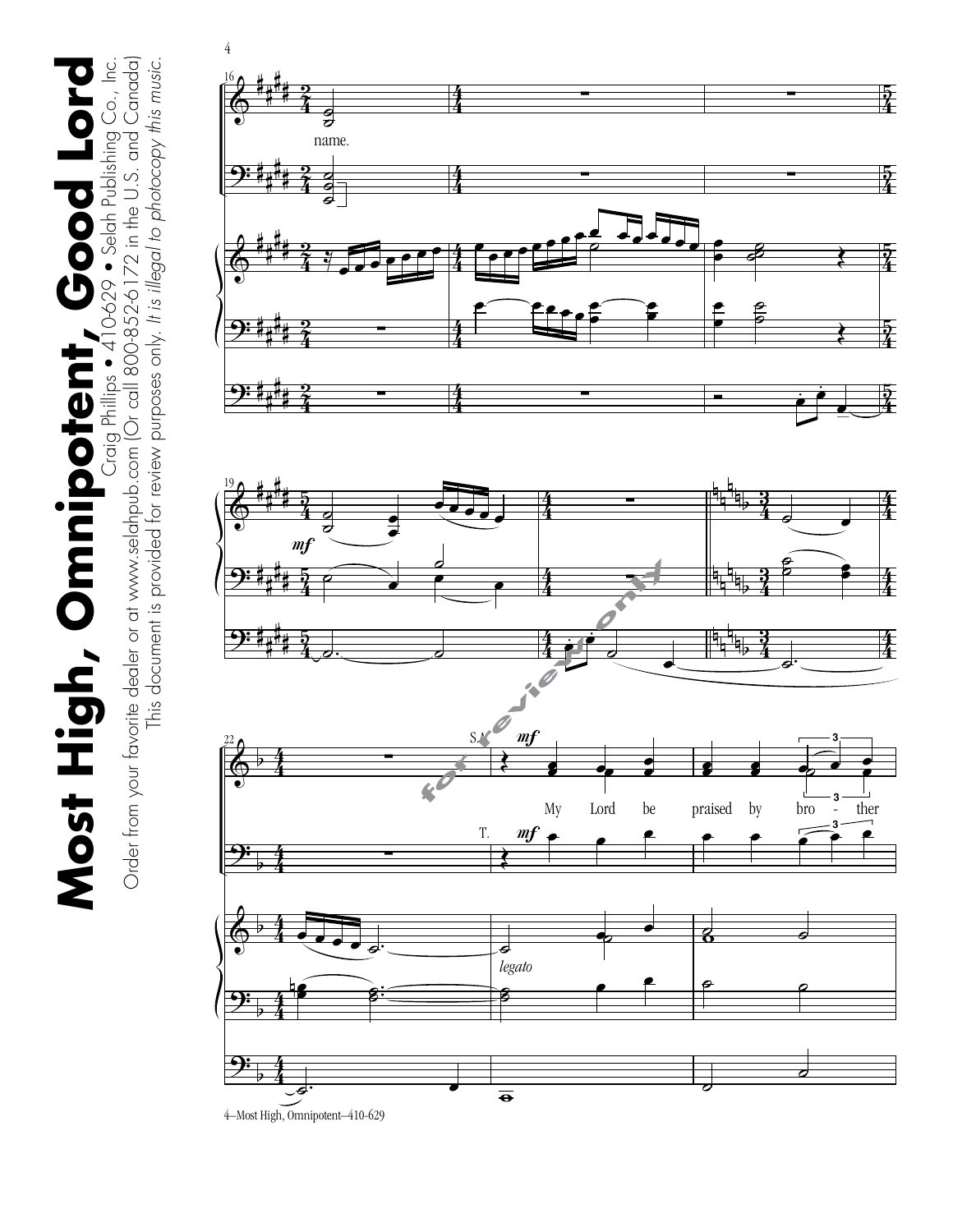

Order from your favorite dealer or at www.selahpub.com (Or call 800-852-6172 in the U.S. and Canada) This document is provided for review purposes only. It is illegal to photocopy this music. This document is provided for review purposes only. Order from your favorite dealer or at www.selahpub.com (Or call 800-852-6172 in the U.S. and Canada) *It is illegal to photocopy this music.*



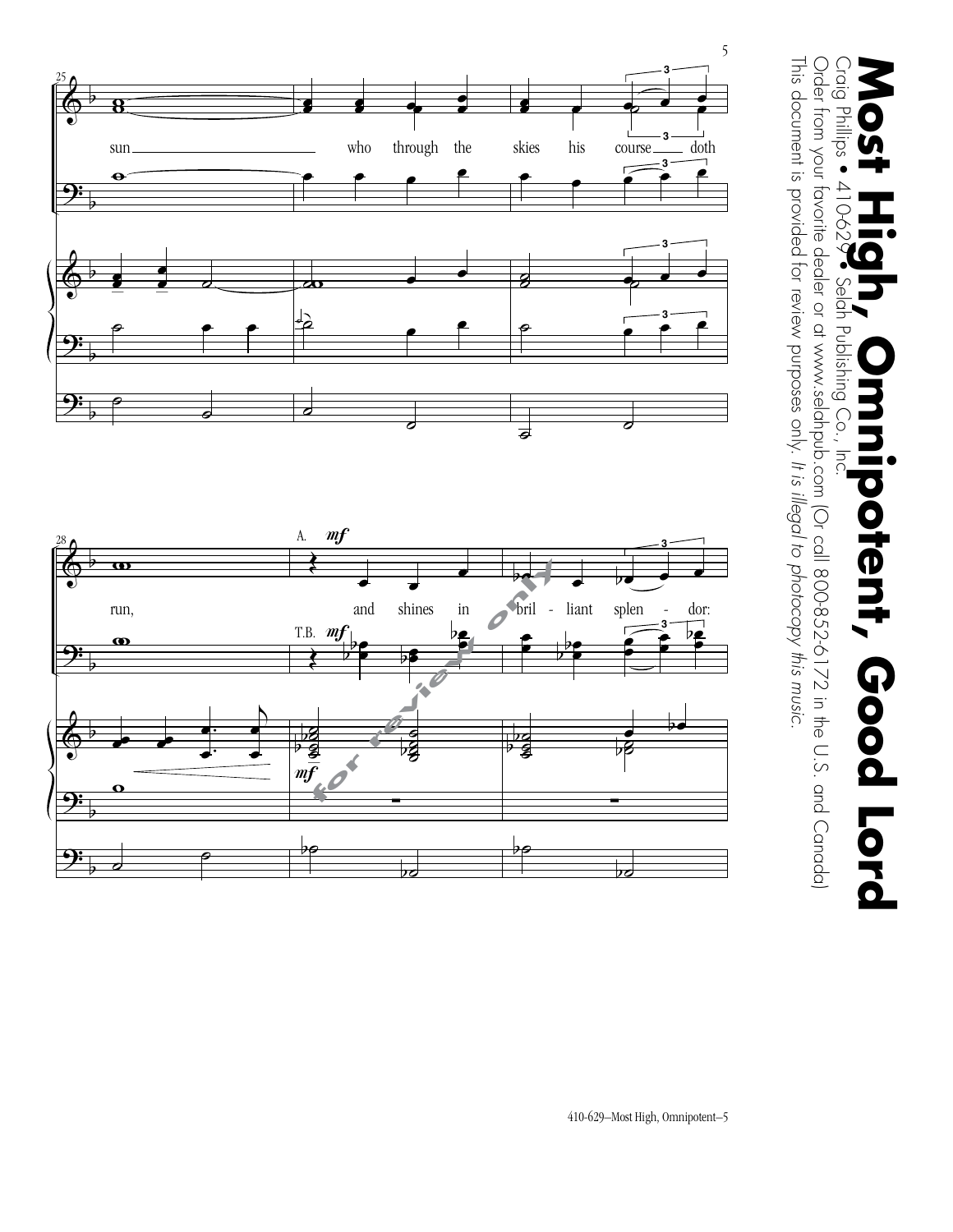Craig Phillips • 410-629 • Selah Publishing Co., Inc.<br>Order from your favorite dealer or at www.selahpub.com (Or call 800-852-6172 in the U.S. and Canada) Order from your favorite dealer or at www.selahpub.com (Or call 800-852-6172 in the U.S. and Canada) **Most High, Omnipotent, Good Lord** Craig Phillips • 410-629 • Selah Publishing Co., Inc. Most High, Omnipotent, Good Lord

This document is provided for review purposes only. *It is illegal to photocopy this music.*





<sup>6–</sup>Most High, Omnipotent–410-629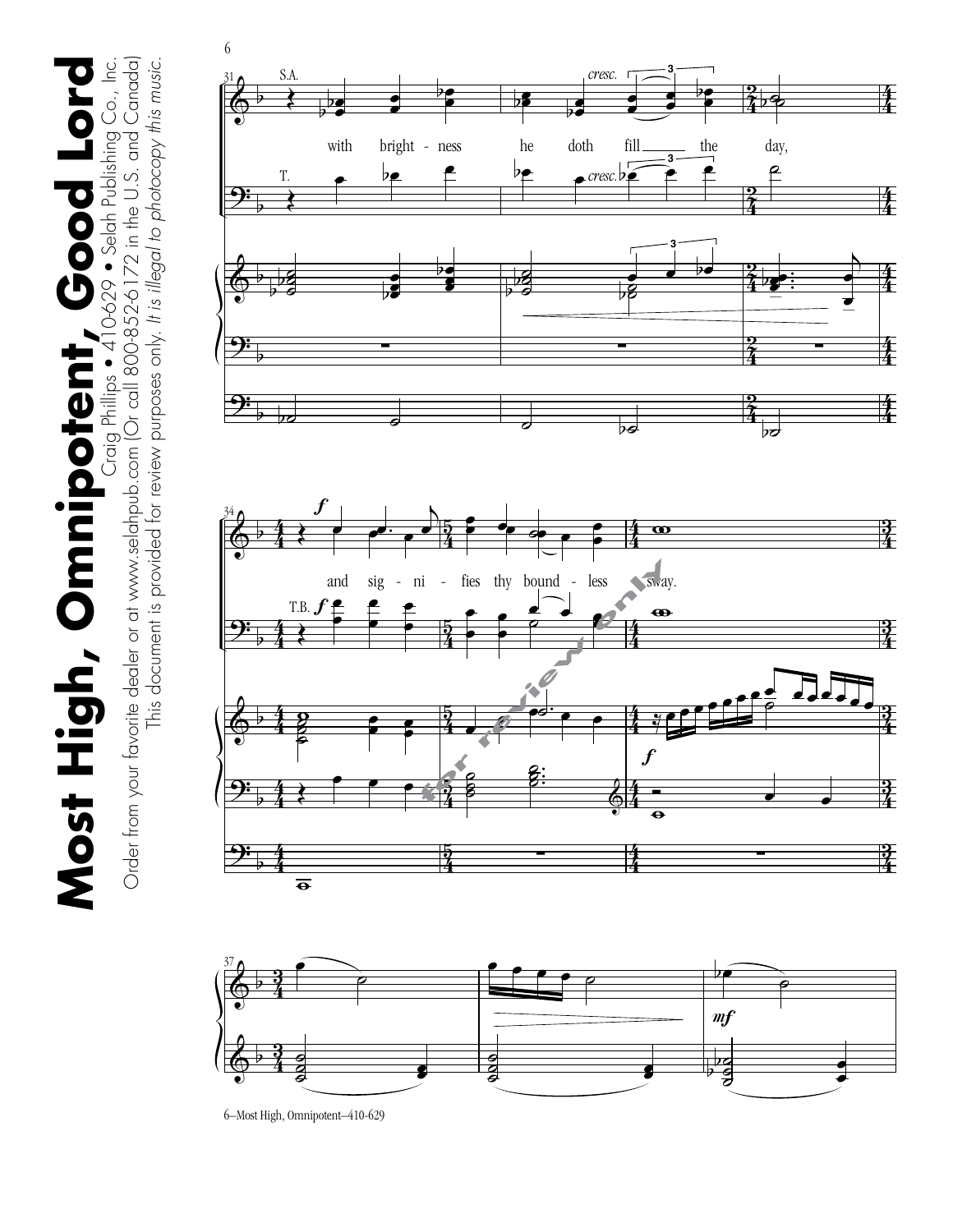

<sup>410-629–</sup>Most High, Omnipotent–7

Craig Phillips

410-62

Selah Publishing

 $\bigcirc$ 

This document is provided for review purposes only. It is illegal to photocopy this music.

Order from your favorite dealer or at www.selahpub.com (Or call 800-852-6172 in the U.S. and Canada)

Order from your favorite dealer or at www.selahpub.com (Or call 800-852-6172 in the U.S. and Canada)

*It is illegal to photocopy this music.*

Craig Phillips • 410-629 • Selah Publishing Co., Inc. **Most High, Omnipotent, Good Lord**

potent, Good Lord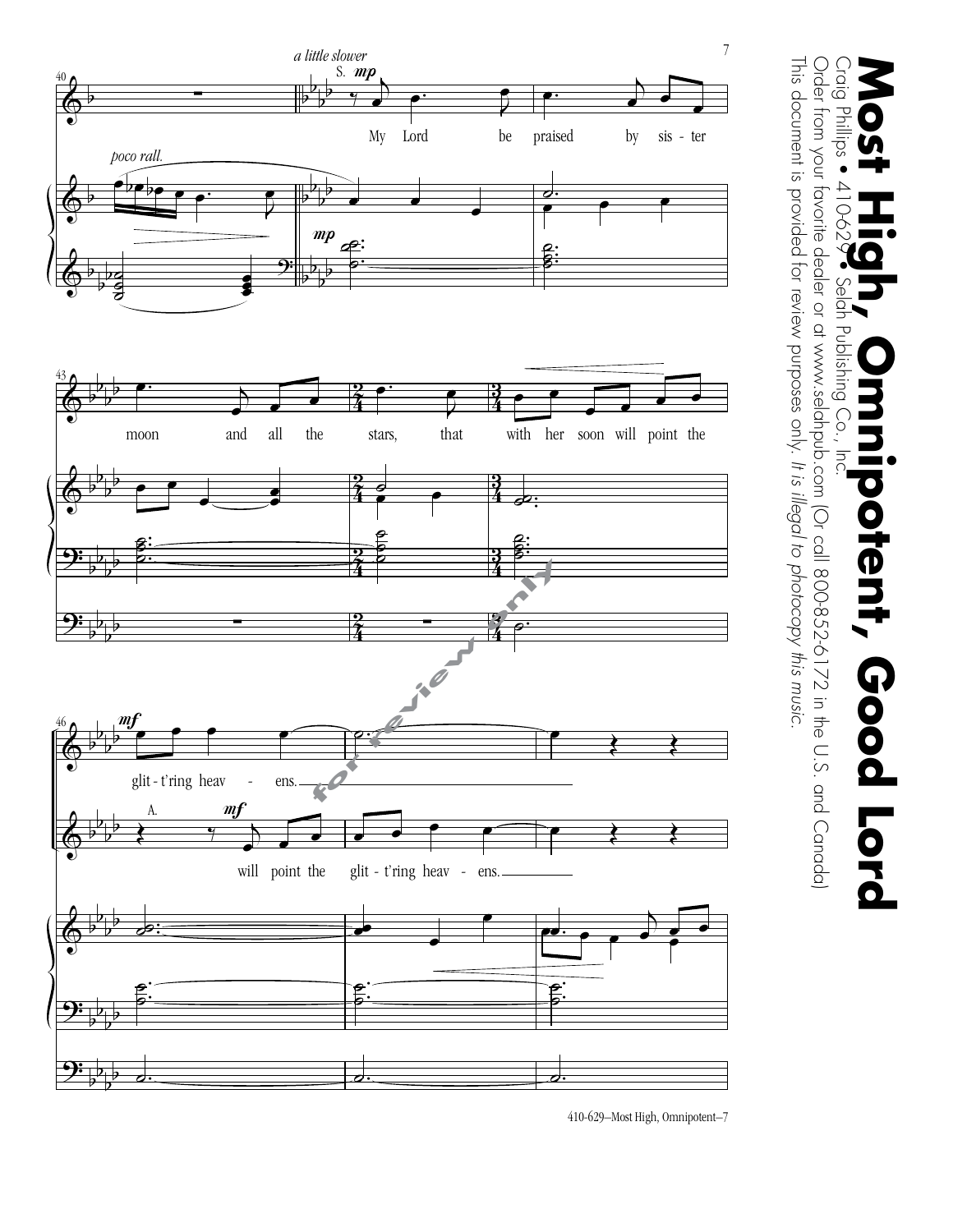Craig Phillips • 410-629 • Selah Publishing Co., Inc.<br>Order from your favorite dealer or at www.selahpub.com (Or call 800-852-6172 in the U.S. and Canada) Order from your favorite dealer or at www.selahpub.com (Or call 800-852-6172 in the U.S. and Canada) **Most High, Omnipotent, Good Lord** Craig Phillips • 410-629 • Selah Publishing Co., Inc. This document is provided for review purposes only. It is illegal to photocopy this music. Most High, Omnipotent, Good Lord



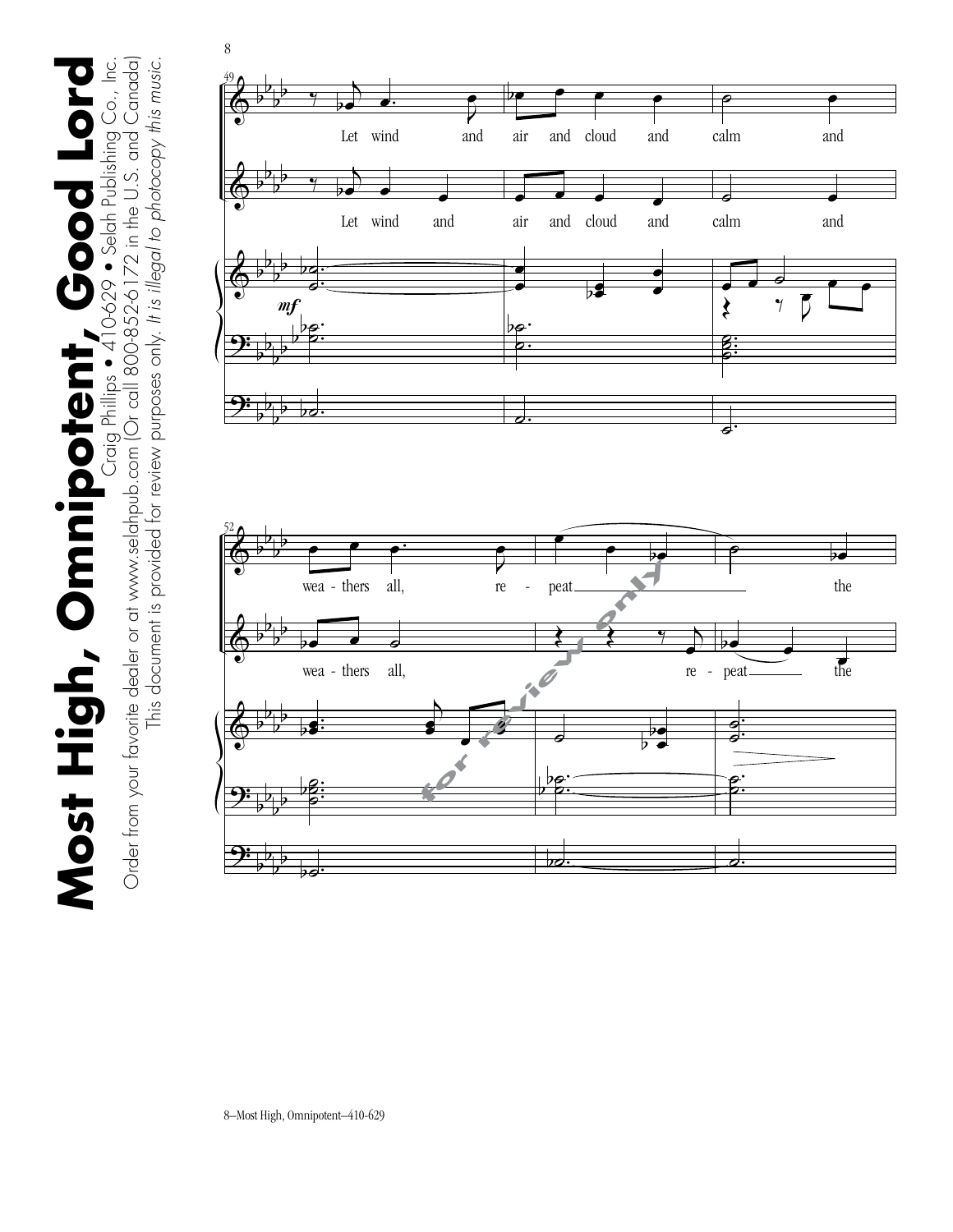



This document is provided for review purposes only. It is illegal to photocopy this music.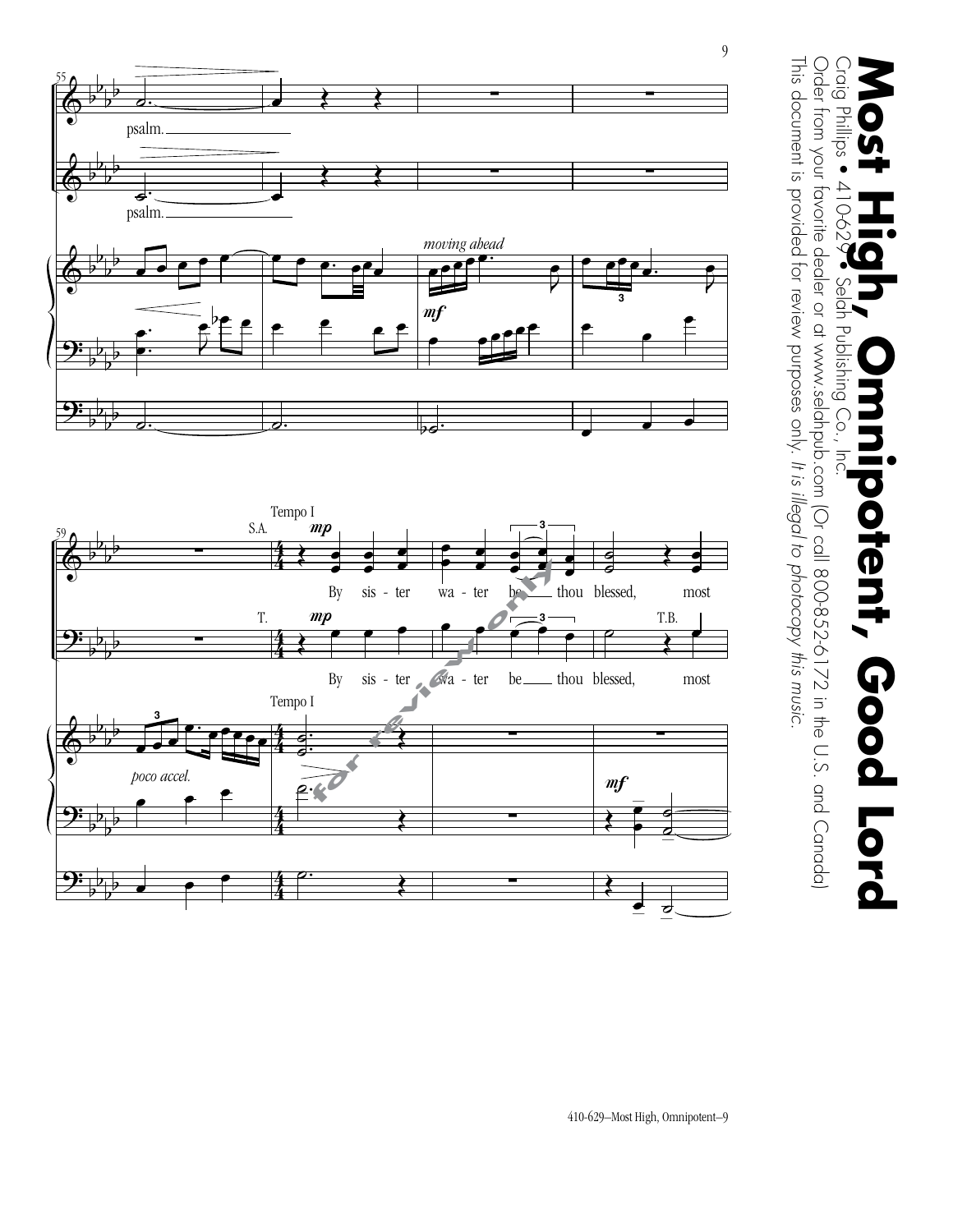Most High, Omnipotent, Good Lord<br>Order from your favorite dealer or at www.selahpub.com (Or call 800-852-6172 in the U.S. and Canada) Order from your favorite dealer or at www.selahpub.com (Or call 800-852-6172 in the U.S. and Canada) **Most High, Omnipotent, Good Lord** Craig Phillips • 410-629 • Selah Publishing Co., Inc.

This document is provided for review purposes only. *It is illegal to photocopy this music.*

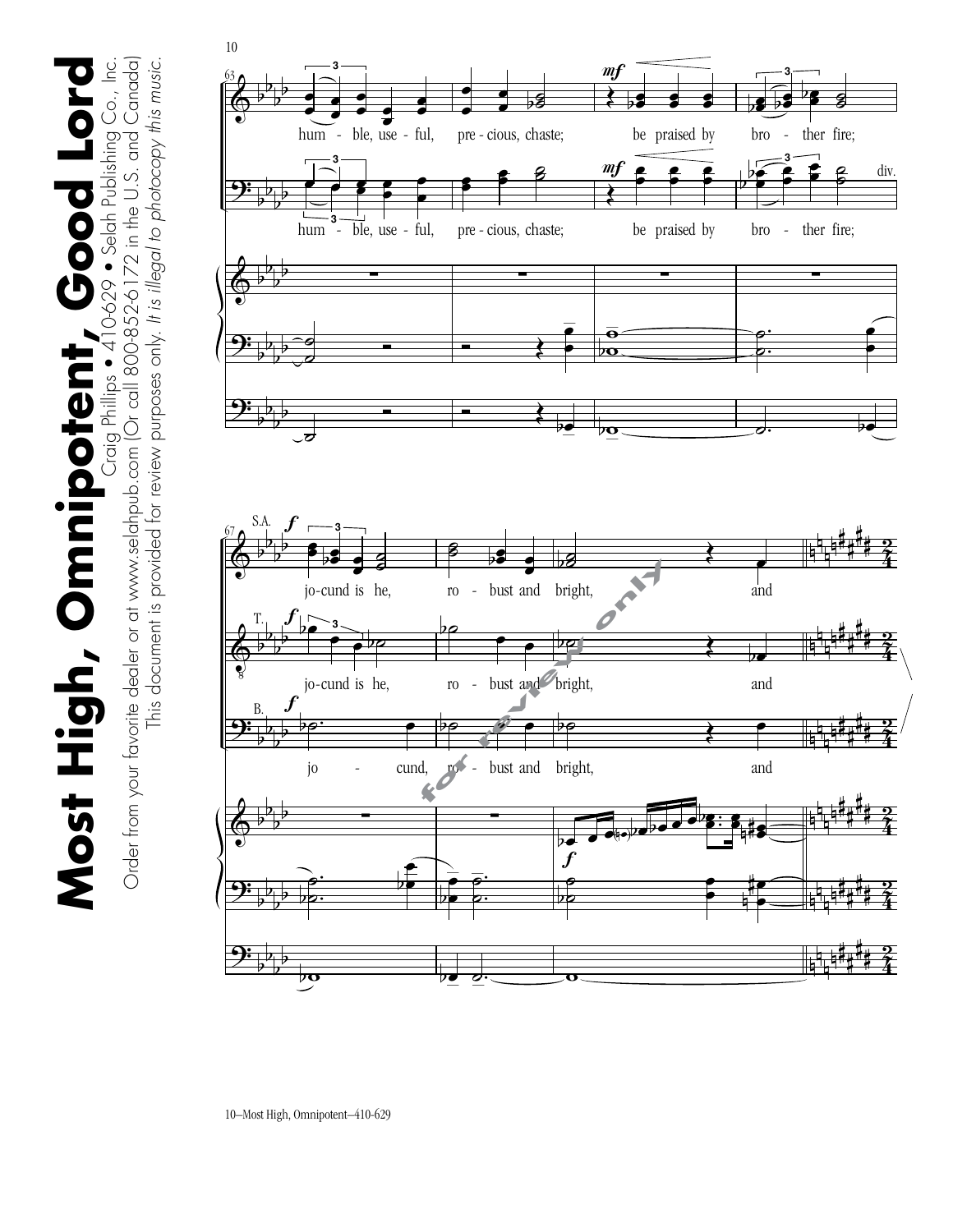

This document is provided for review purposes only. It is illegal to photocopy this music.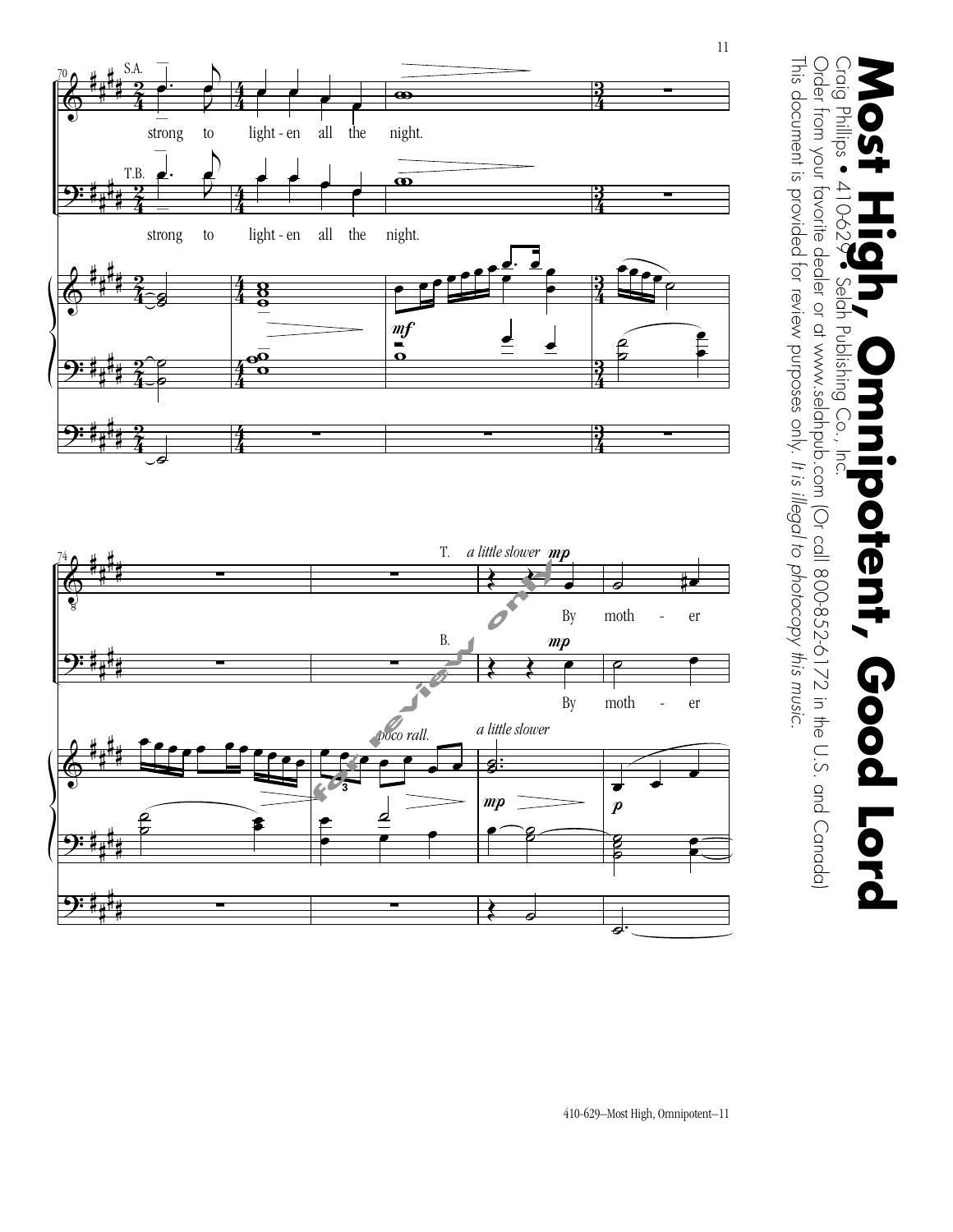Craig Phillips • 410-629 • Selah Publishing Co., Inc.<br>Order from your favorite dealer or at www.selahpub.com (Or call 800-852-6172 in the U.S. and Canada) Order from your favorite dealer or at www.selahpub.com (Or call 800-852-6172 in the U.S. and Canada) **Most High, Omnipotent, Good Lord** Craig Phillips • 410-629 • Selah Publishing Co., Inc. Most High, Omnipotent, Good Lord

This document is provided for review purposes only. *It is illegal to photocopy this music.*

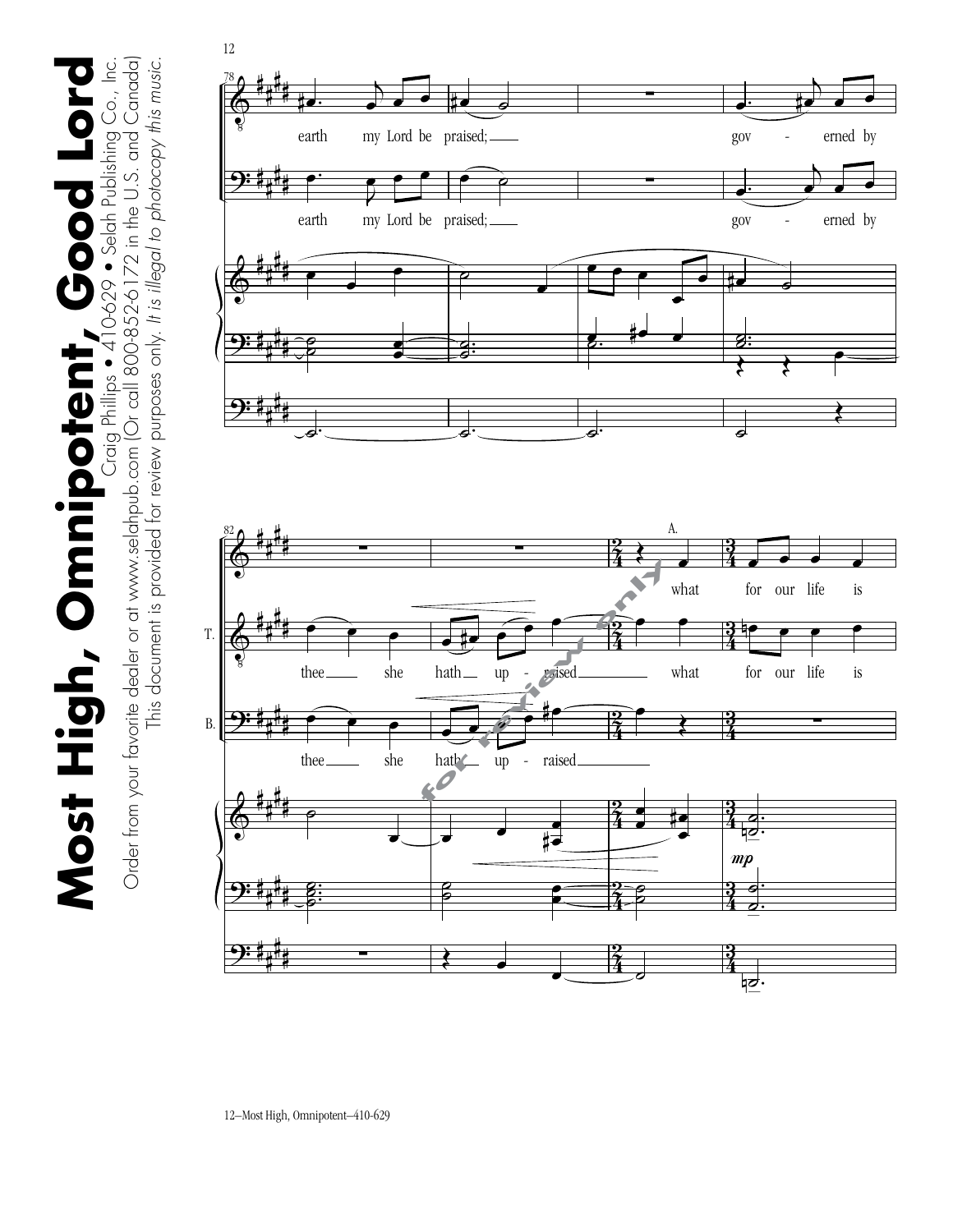



Order from your favorite dealer or at www.selahpub.com (Or call 800-852-6172 in the U.S. and Canada) Order from your favorite dealer or at www.selahpub.com (Or call 800-852-6172 in the U.S. and Canada) Craig Phillips Craig Phillips • 410-629 • Selah Publishing Co., Inc. **Most High, Omnipotent, Good Lord** 410-62 Selah Publishing  $\bigodot$ potent, Good Lord

This document is provided for review purposes only.

This document is provided for review purposes only. It is illegal to photocopy this music.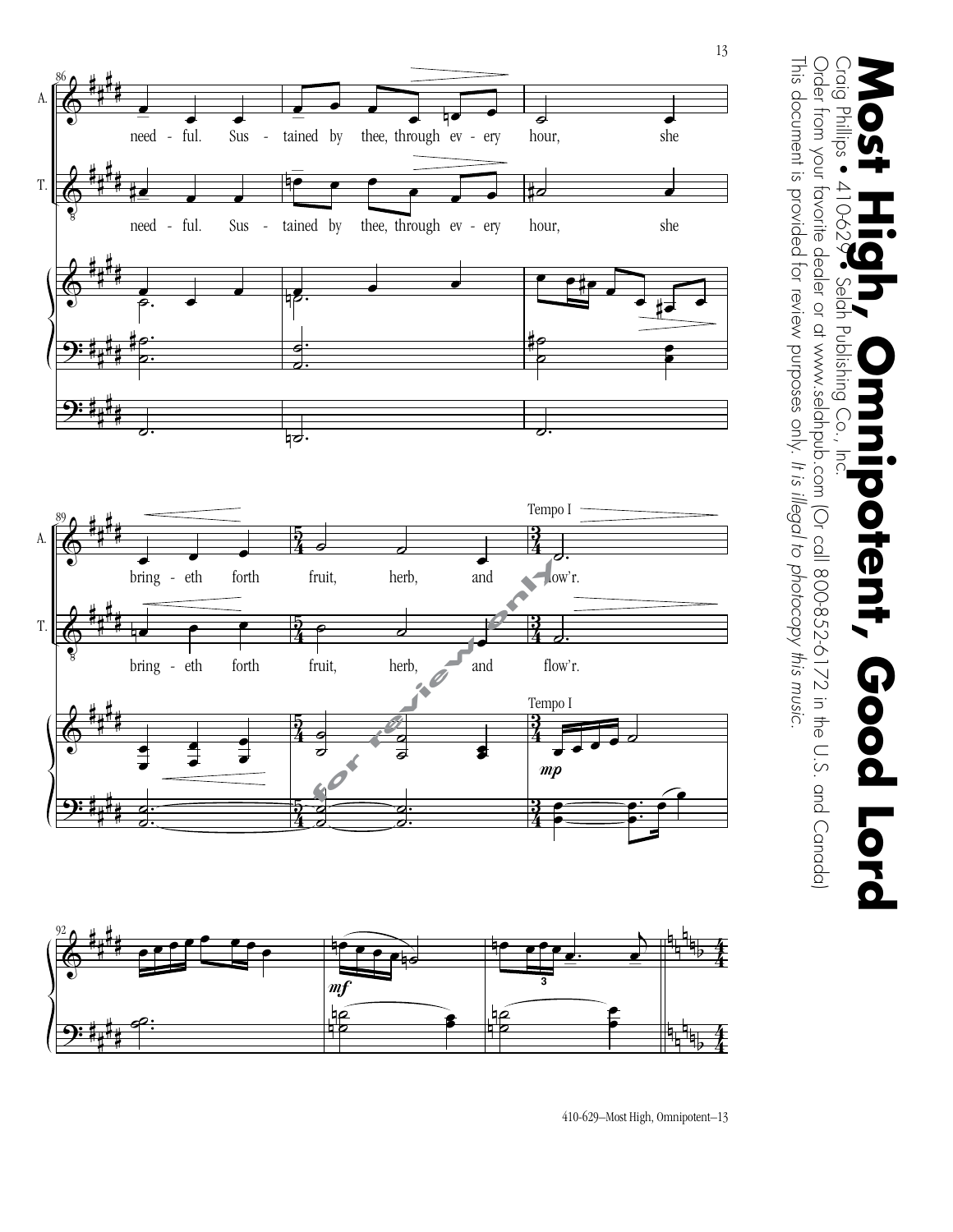Craig Philips • 410-629 • Selah Publishing Co., Inc.<br>Order from your favorite dealer or at www.selahpub.com (Or call 800-852-6172 in the U.S. and Canada) Order from your favorite dealer or at www.selahpub.com (Or call 800-852-6172 in the U.S. and Canada) **Most High, Omnipotent, Good Lord** Craig Phillips • 410-629 • Selah Publishing Co., Inc. Most High, Omnipotent, Good Lord

This document is provided for review purposes only. *It is illegal to photocopy this music.*

This document is provided for review purposes only. It is illegal to photocopy this music.



14–Most High, Omnipotent–410-629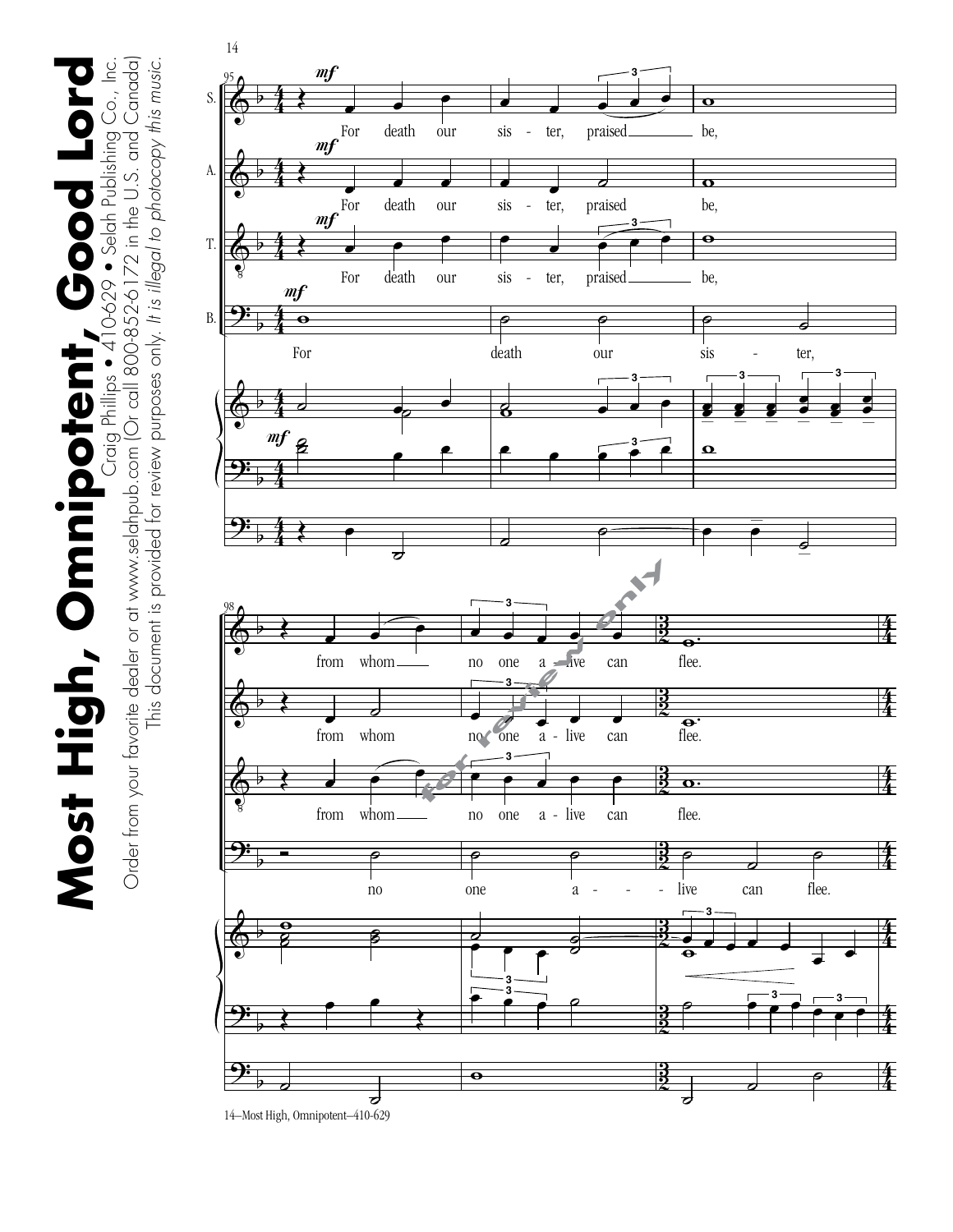



This document is provided for review purposes only. It is illegal to photocopy this music.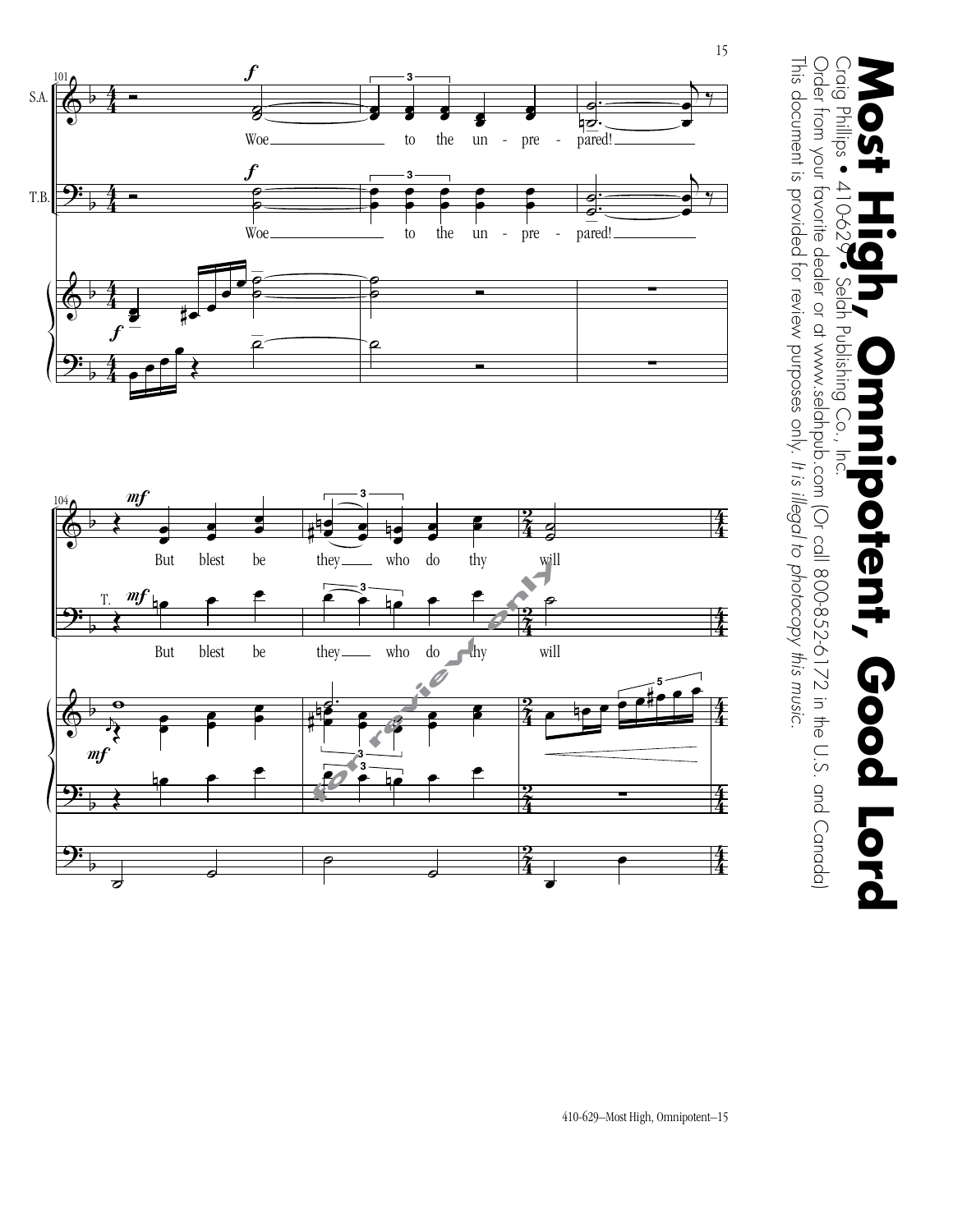**Most High, Omnipotent, Good Lord** Craig Phillips • 410-629 • Selah Publishing Co., Inc. Most High, Omnipotent, Good Lord

Craig Phillips • 410-629 • Selah Publishing Co., Inc.<br>Order from your favorite dealer or at www.selahpub.com (Or call 800-852-6172 in the U.S. and Canada) Order from your favorite dealer or at www.selahpub.com (Or call 800-852-6172 in the U.S. and Canada) This document is provided for review purposes only. It is illegal to photocopy this music. This document is provided for review purposes only. *It is illegal to photocopy this music.*





16–Most High, Omnipotent–410-629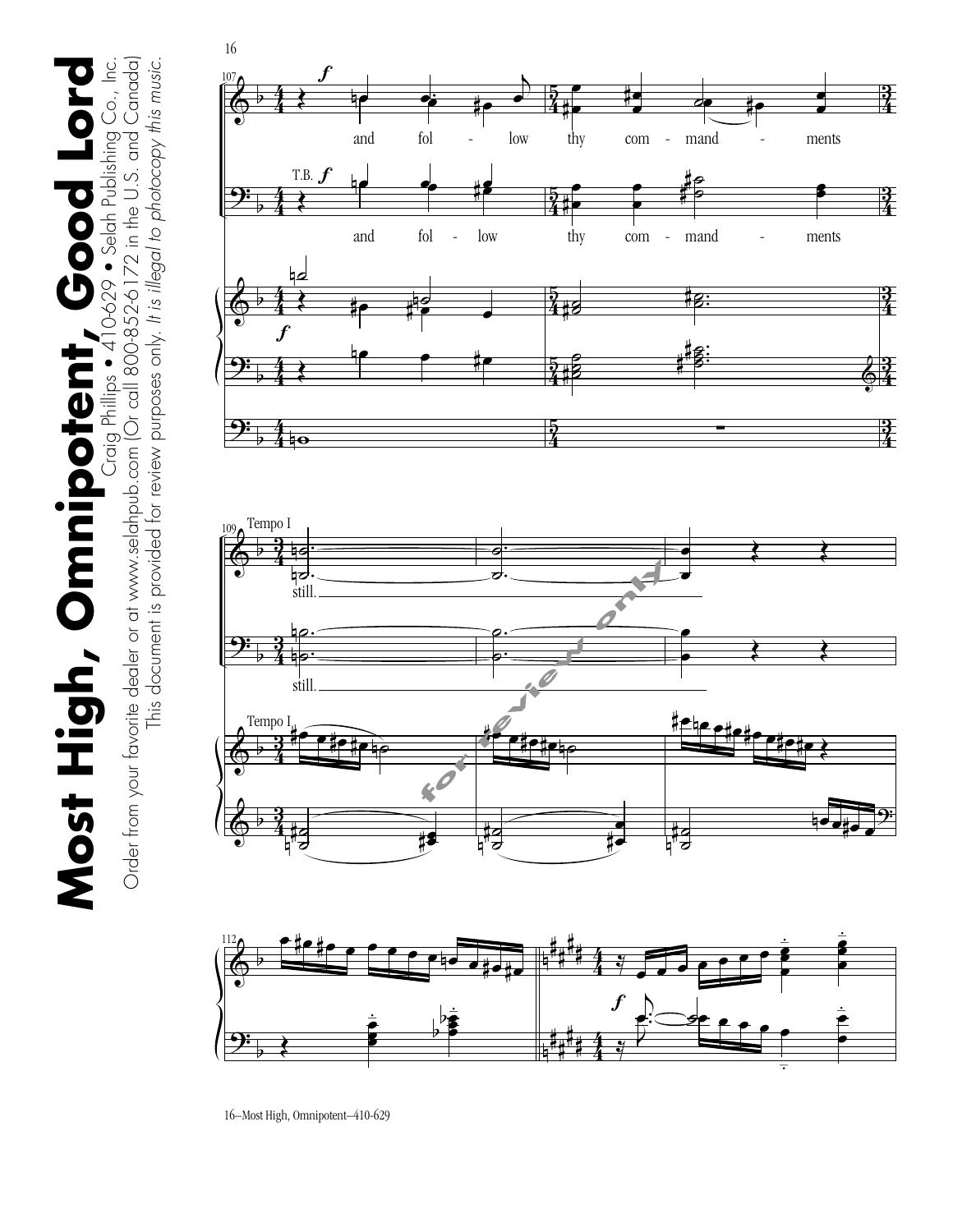

<sup>410-629–</sup>Most High, Omnipotent–17

17

This document is provided for review purposes only.

Craig Phillips

410-62

Selah Publishing

 $\bigodot$ 

This document is provided for review purposes only. It is illegal to photocopy this music.

Order from your favorite dealer or at www.selahpub.com (Or call 800-852-6172 in the U.S. and Canada)

Order from your favorite dealer or at www.selahpub.com (Or call 800-852-6172 in the U.S. and Canada)

*It is illegal to photocopy this music.*

Craig Phillips • 410-629 • Selah Publishing Co., Inc. **Most High, Omnipotent, Good Lord**

potent, Good Lord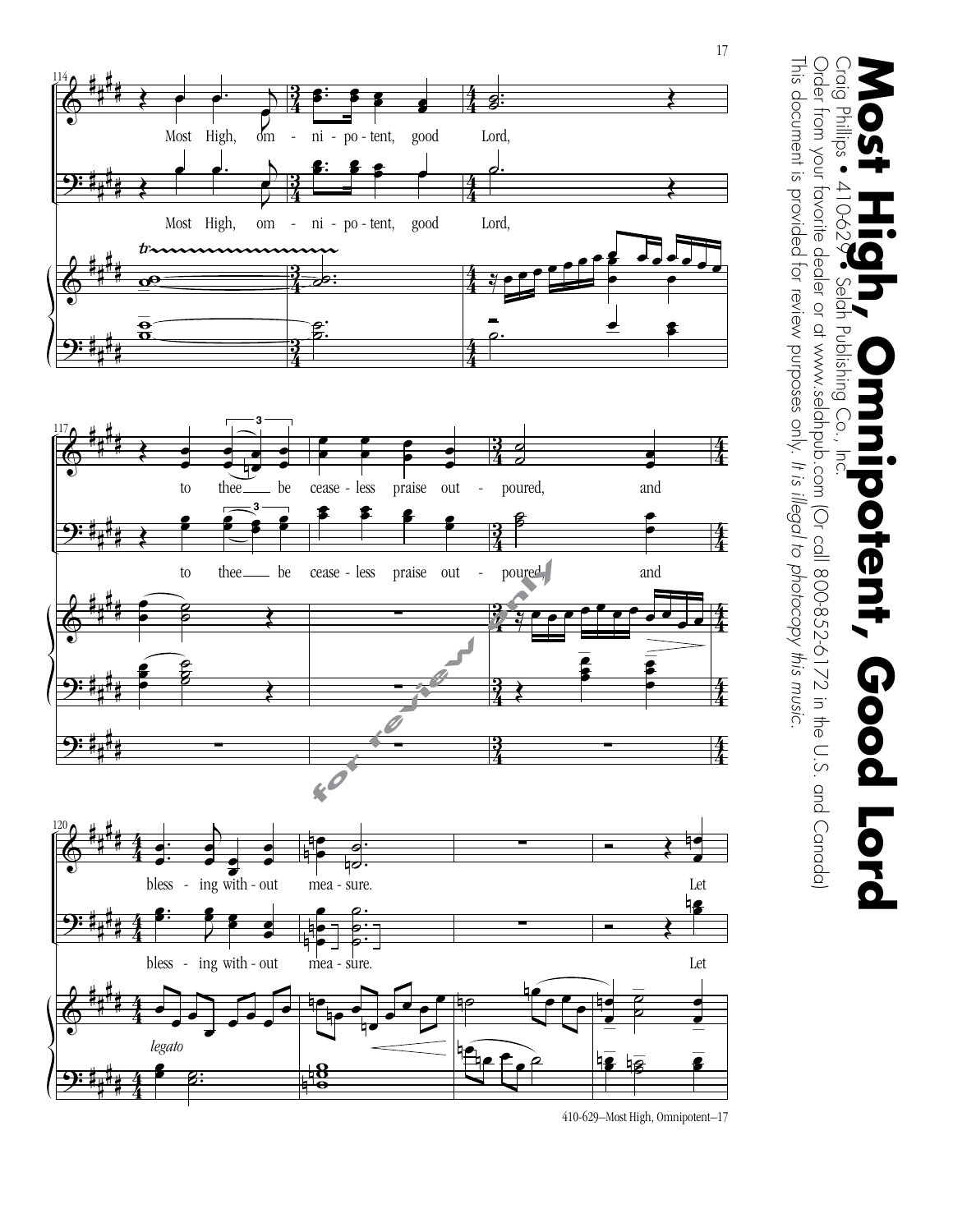Most High, Omnipotent, Good Lord<br>Order from your favorite dealer or at www.selahopub.com (Or call 800-852-6172 in the U.S. and Canada) Order from your favorite dealer or at www.selahpub.com (Or call 800-852-6172 in the U.S. and Canada) **Most High, Omnipotent, Good Lord** Craig Phillips • 410-629 • Selah Publishing Co., Inc.

This document is provided for review purposes only. *It is illegal to photocopy this music.*